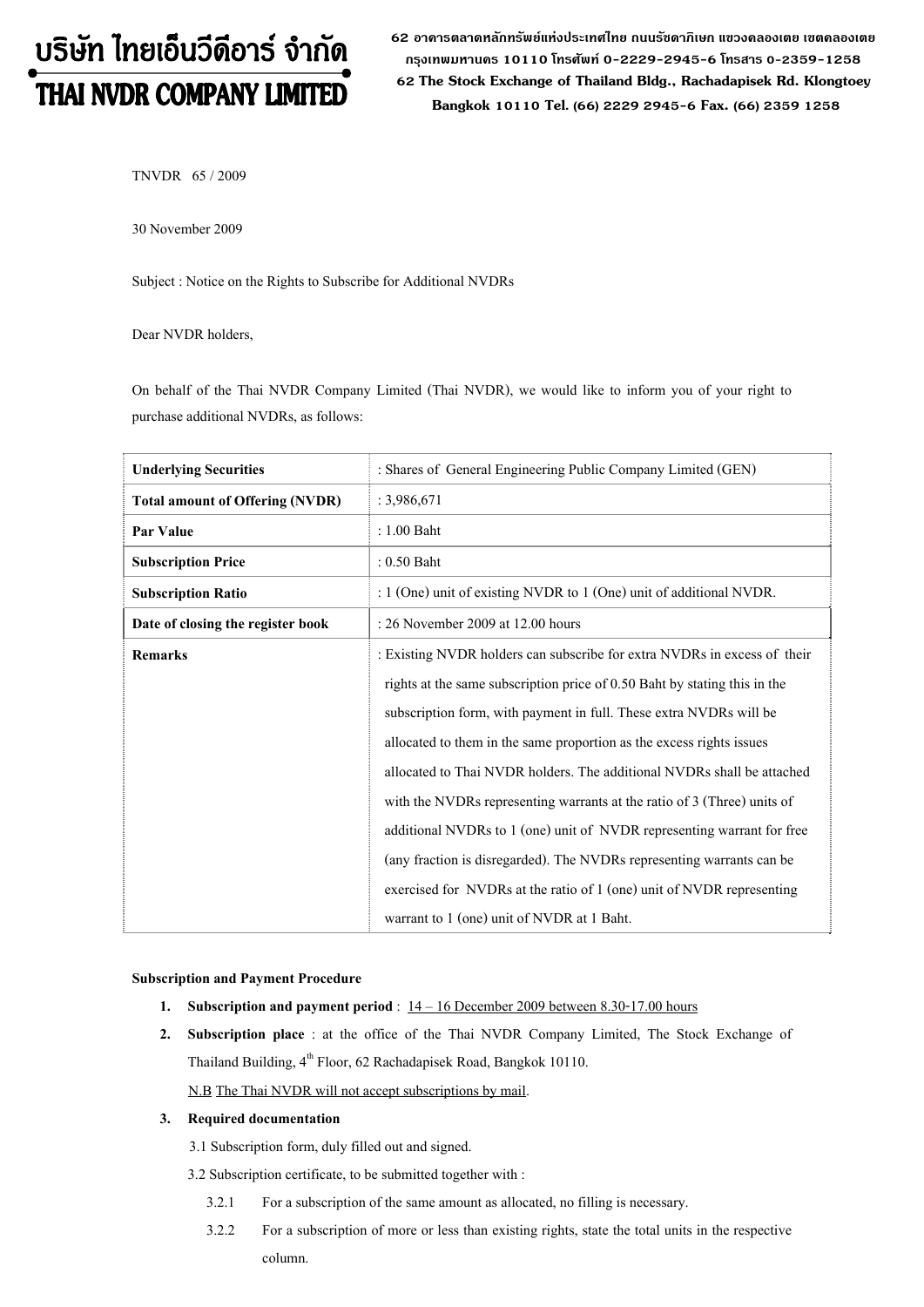#### **4. Payment**

**4.1 Subscription for full entitlement or less than the entitlement**, please make payment by one check or one cashier check which is collectable through the Bangkok Clearing House within 17 December 2009. Indicate the subscription date and make it payable to *"General Engineering Public Company* 

### *Limited for shares subscription".*

**4.2 Subscription for excess the entitlement**, payment must be made by an additional check or cashier check which is collectable through the Bangkok Clearing House within 17 December 2009. Indicate the subscription date and make it payable to *"General Engineering Public Company Limited**for over shares subscription".* 

- 5. If NVDR holders fail to exercise their rights or make a payment within the allotted time schedule, or the check or cashier check is not honored, it shall be deemed that such NVDR holders do not wish to exercise their subscription rights. Thai NVDR shall thus regard the subscription as being void.
- **6.** Refund for unallotted NVDRs.

If the excess rights NVDRs were not allotted in full because the number of NVDRs subscribed for were more than the number or remaining units of NVDRs, the Thai NVDR will make a refund (without interest) to the NVDR holders by check for the unallotted NVDRs and send it by registered mail to the address that appears on the Share Register Book on the date of closing the book, within 24 days from the final day of the subscription period.

Should you need any further information, please do not hesitate to contact Thai NVDR Company Limited at 02-229-2800 Ext. 2945-6.

Sincerely yours, Thai NVDR Company Limited

Uden Dig.

(Udomwara Dechsongjarus) Group Head Post - Trade Operation The Stock Exchange of Thailand Group

- Enclosure : 1. Subscription Form for NVDR Right Issues
	- 2. Subscription Certificate